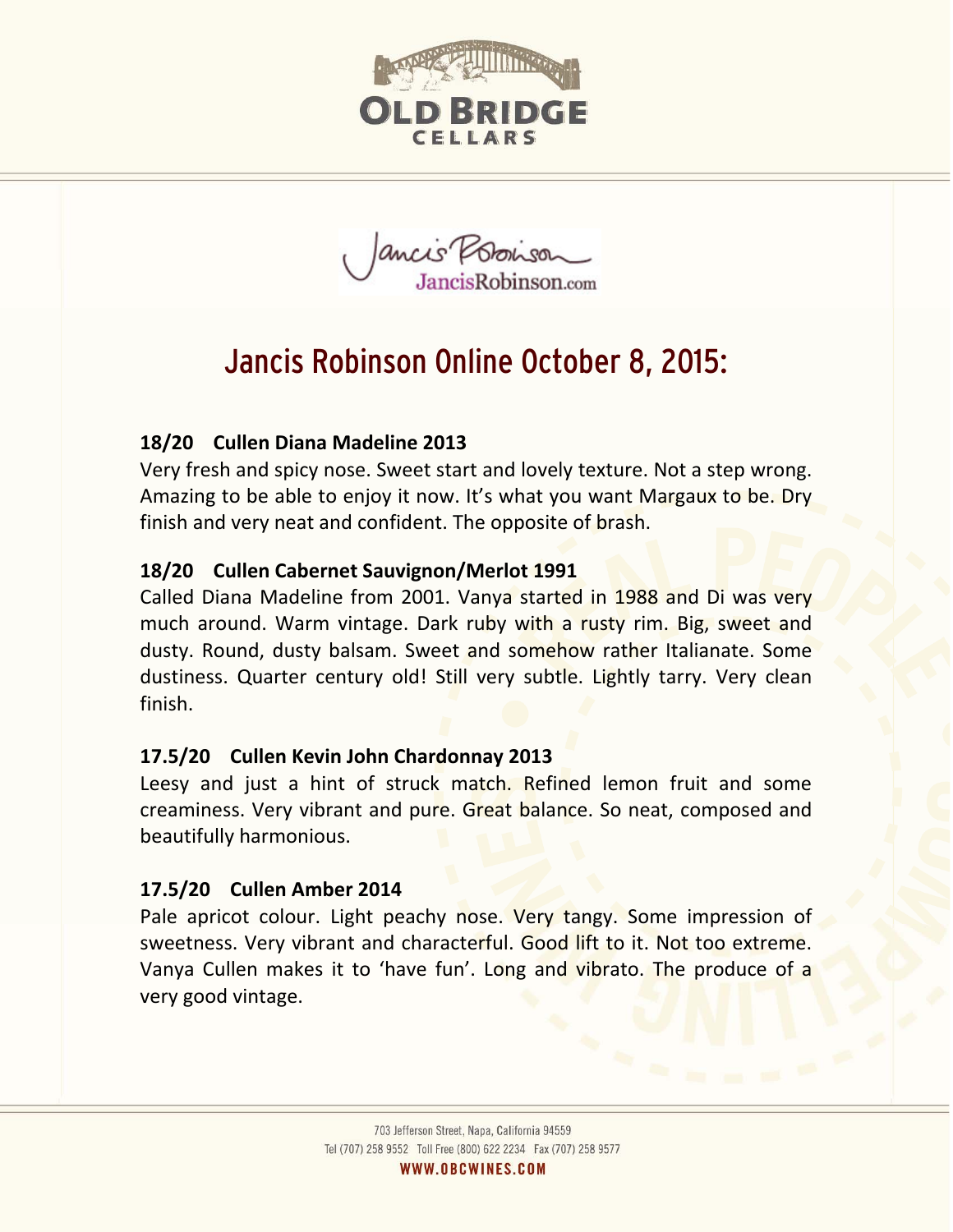

# **17.5/20 Leeuwin Estate Art Series Chardonnay 2012**

Quite rich and ambitious on the nose. Pretty burgundian really. Spicy nose. Lots of substance and lots of acidity. A really long-term player - but it no longer has the field to itself!

## **17/20 Cullen Mangan Sauvignon Blanc/Semillon 2006**

Very rich but with wonderfully pure acidity.

## **17/20 John Duval Entity Shiraz 2012**

Mid crimson. Really racy and 'mineral' on the nose. So unlike the old Oz stereotypes! Very polished. Not ridiculously priced.

# **17/20 Plantagenet Shiraz 2010**

Mid ruby. Very attractive scent. Quite a bit of evolution and rich interest but not at all sweet. Just at peak now with a few fine tannins remaining.

## **16.5/20 Cullen Mangan Sauvignon Blanc/Semillon 2014**

Very pale greenish straw. Lots of waxiness and greenness on the palate. Still very youthful.

# **16.5/20 Cullen Mangan East Block 2012**

Dark crimson. Very fresh, aromatic, sweet, perfumed red Bordeaux nose. Bone dry. Not that long but lovely on the nose.

#### **16.5/20 Cullen Mangan Malbec/Petit Verdot 2014**

Dark purplish crimson. A little raw on the nose. Intense.

# **16.5/20 Jasper Hill Georgia's Paddock Shiraz 2012**

The ripe sweetness of the fruit is a shock after the Chave Hermitage just tasted. Smells a little minty/medicinal but lots of mulberry and blackberry. Rich and sweet on the palate too, with a touch of char, though I am sure it would taste less sweet in another context. Some vanilla sweetness on the finish and an aftertaste of spice. Long.